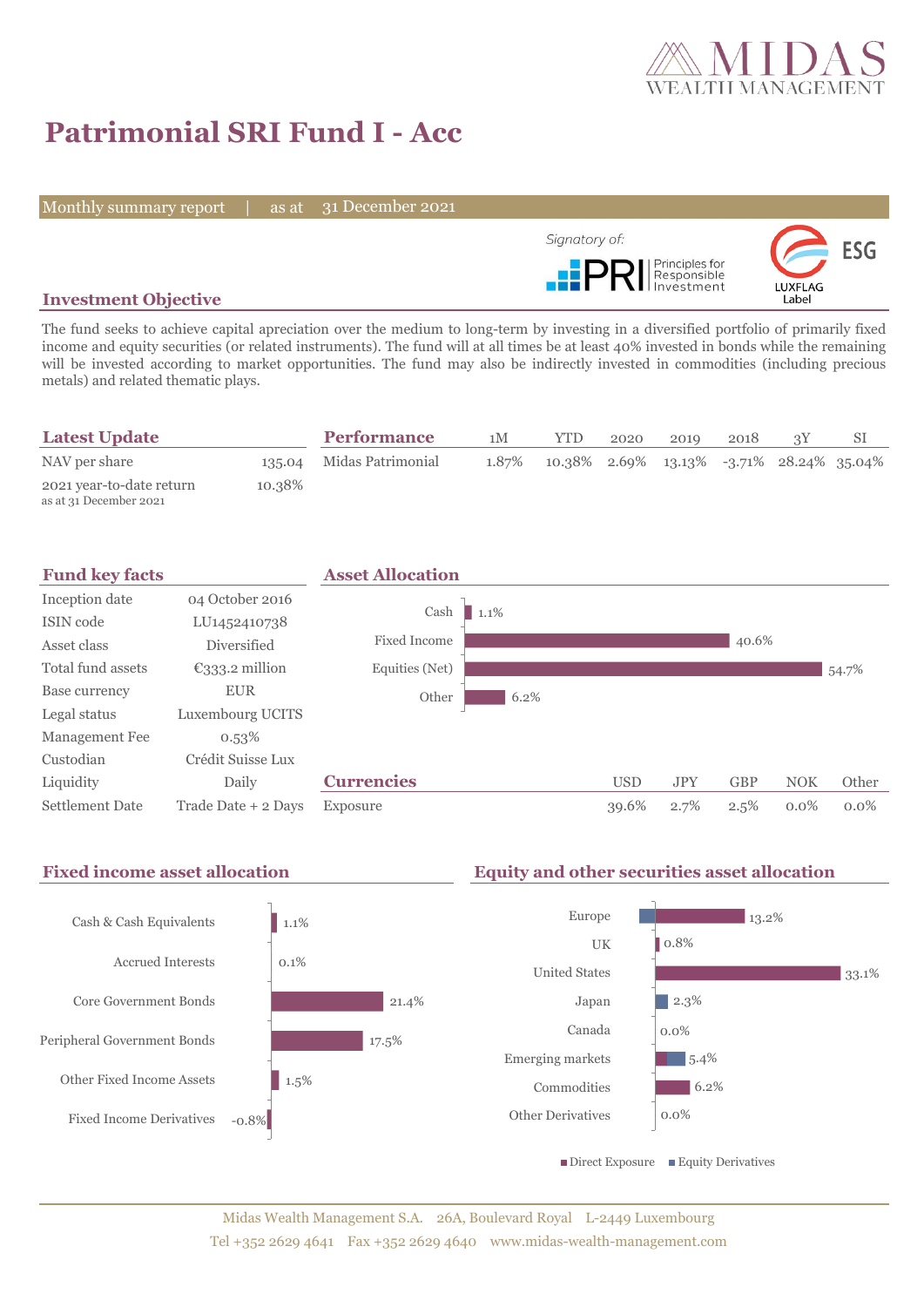

8.8% 3.1<sup>%</sup>  $\blacksquare$  4.3%

10.6%

 $-4.7%$  $3.4\%$  $9.4%$ 

0.0%

 $20.1\%$ 

 $31.7%$ 

# **Patrimonial SRI Fund I - Acc**

Monthly summary report | as at 31 December 2021

| Top 10 fixed income holdings         | Rating     | Weight  | <b>Fixed income rating breakdown</b> |  |  |
|--------------------------------------|------------|---------|--------------------------------------|--|--|
| BTPS: BTPS 1 07/15/22                | BBB-       | $3.3\%$ |                                      |  |  |
| BUNDESSCHATZANW: BKO o 03/11/22      | <b>AAA</b> | 3.3%    | AAA<br>27.2%                         |  |  |
| HELLENIC REPUBLI: GGB 4 3/8 08/01/22 | $BB-$      | 3.1%    | AA<br>16.2%                          |  |  |
| BTPS: BTPS 0.35 02/01/25             | BBB-       | 2.7%    | 9.5%<br>А                            |  |  |
| BUNDESSCHATZANW: BKO o 06/16/23      | AAA        | 2.4%    | <b>BBB</b><br>39.5%                  |  |  |
| SPANISH GOV'T: SPGB o 01/31/26       | $BBB+$     | 2.1%    | BB<br>7.6%                           |  |  |
| BTPS: BTPS o 08/01/26                | BBB-       | 1.8%    | B<br>$0.0\%$                         |  |  |
| IRISH GOVT: IRISH 1 05/15/26         | A          | 1.7%    | <b>CCC</b><br>$0.0\%$                |  |  |
| SPANISH GOV'T: SPGB 0.4 04/30/22     | $BBB+$     | 1.7%    | <b>NR</b>                            |  |  |
| FRANCE O.A.T.: FRTR 0 02/25/22       | AA         | 1.6%    | $0.0\%$                              |  |  |

| Top 10 equity holdings      | Sector                        | Weight  |
|-----------------------------|-------------------------------|---------|
| <b>BROADCOM INC</b>         | <b>Information Technology</b> | 3.6%    |
| MICROSOFT CORP              | <b>Information Technology</b> | $3.0\%$ |
| <b>MARVELL TECHNOLOGIES</b> | <b>Information Technology</b> | 2.4%    |
| IQVIA HOLDINGS INC          | Health Care                   | 2.4%    |
| JPMORGAN CHASE & CO         | Financials                    | 2.4%    |
| AMAZON.COM INC              | <b>Consumer Discretionary</b> | 2.4%    |
| UNITEDHEALTH GROUP INC      | Health Care                   | $2.3\%$ |
| <b>APPLE INC</b>            | <b>Information Technology</b> | 2.1%    |
| <b>ASML HOLDING NV</b>      | <b>Information Technology</b> | 1.9%    |
| <b>L'OREAL</b>              | <b>Consumer Staples</b>       | 1.6%    |

## **Thematics breakdown Top 5 funds and other holdings**



Utilities

Energy Financials Health Care

Industrials Materials

**Equity sector breakdown** 

Consumer Discretionary Consumer Staples

Information Technology

Communication Services

| TOP 5 IUINUS and Other Holdings              |         |
|----------------------------------------------|---------|
| ETFS PHYSICAL GOLD                           | $6.2\%$ |
| iShares EURO STOXX Banks 30-15 UCITS ET 1.5% |         |
| Allianz China A-Shares                       | $1.0\%$ |

Real Estate 4.0%